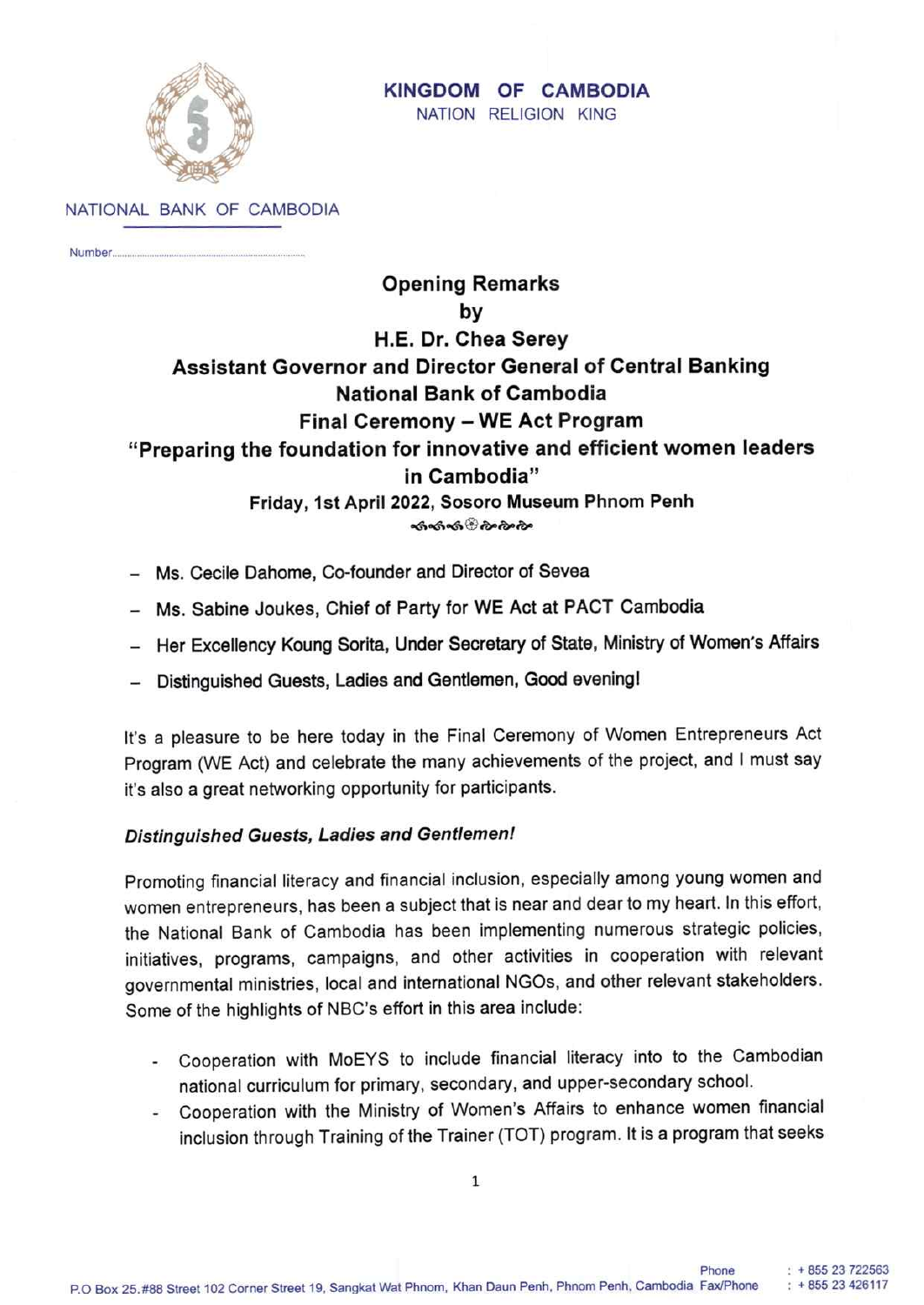to provide financial knowledge to women in community, or schools (Primary and Secondary Schools), and enhance their entrepreneurship. Similarly, in 2021, the Ministry of Women's Affairs and the NBC conducted "women entrepreneurs talk program" to promote financial inclusion and enhance digital financial literacy to women, woman enterprises, and woman university students.

- Under the "Catalyzing Women's Entrepreneurship project", the NBC has been closely cooperating with UNESCAP to initiate training and seminar for women and woman enterprises to enhance their financial management knowledge and increase their financial accessibilities and usage.
- The NBC has also been cooperating with Good Return to establish "Let's Talk Money" Campaign, which was launched in 2016. So far, the NBC and Good Return had successfully achieved phase 1 of the campaign which consists of 6 educational videos, a comic book, a mobile application called NBC-Edu, as well as the creation of "Let's Talk Money" Facebook page and website. In addition, Let's Talk Money phase 2 "little by little" has also seen the delivery of 4 financial literacy videos, which has since reached hundreds of thousands of people through social media platform. The NBC and Good Return also conducted a training, targeted at representatives from Cambodia Women Entrepreneurs Association (CWEA) and Cambodian Women for Peace and Development (CWPD), which helps the women deliver face-to-face training to women entrepreneurs and garment workers respectively.
- Last but not least, the NBC also has been working closely with the Association of Banks in Cambodia (ABC) and Cambodian Microfinance Association (CMA) to initiate various activities and campaigns to increase financial literacy for the public, especially for women.

Although financial inclusion is a journey, I believe that we have done quite a lot so far to help equip women and women entrepreneurs with foundational financial knowledge needed for their daily lives as well as businesses.

### *Distinguished Guests, Ladies and Gentlemen!*

I believe that the potential of young women and women entrepreneurs shall not only be limited by social and cultural barriers or the environment they live. On the contrary, they should have equal opportunities to release their full potential in every endeavor. To this end, immediate supportive measures shall be addressed to strengthen their skills, business linkages. For that, participation from all relevant stakeholders is needed. This is why WE-Act project is such a powerful example of how one can make a lot of impact in this space. I believe that the achievements to be presented today will reflect the pathway toward empowerment and success for young women entrepreneurs all over the country.